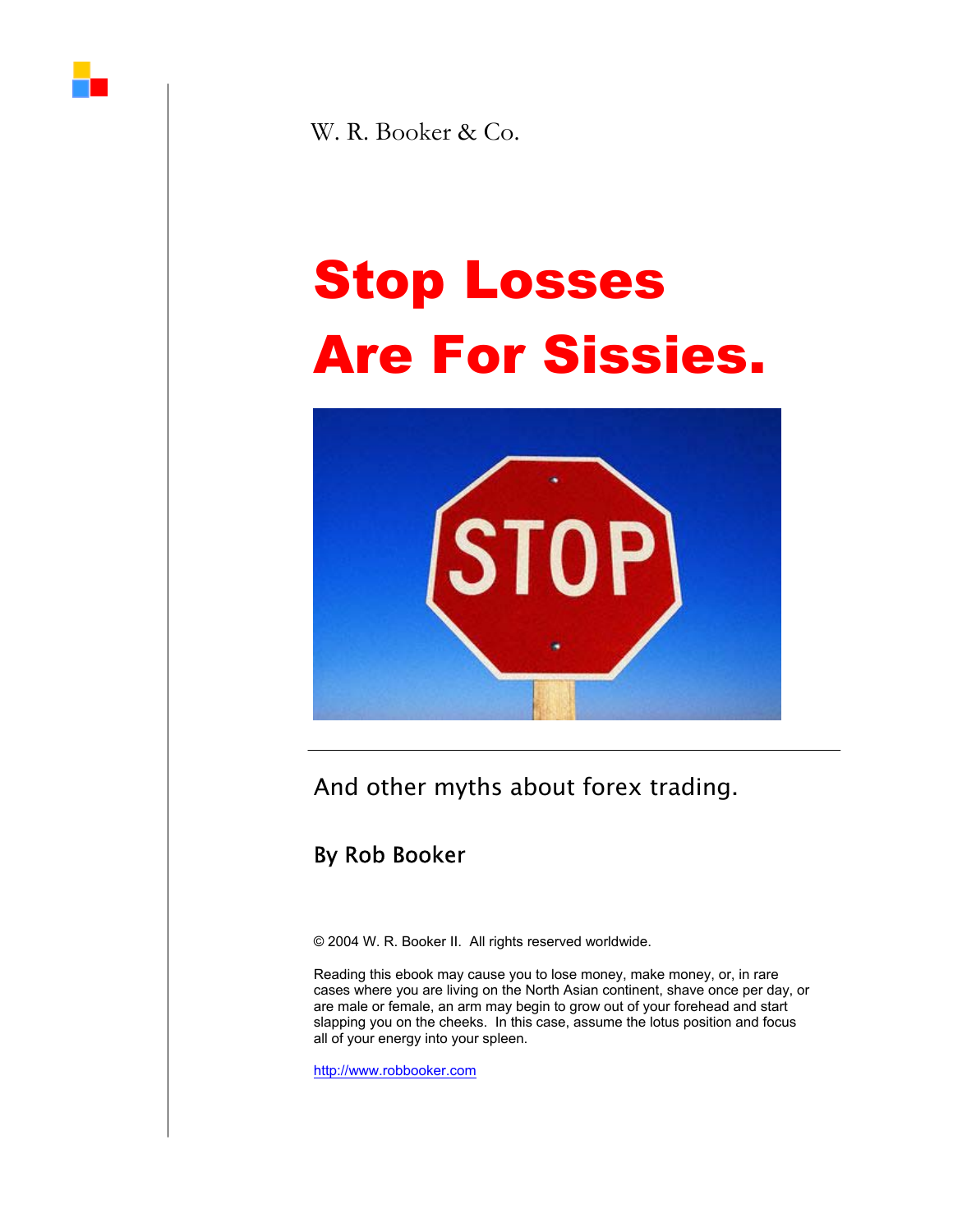



# **The Almighty Stop Loss.**

\_\_\_\_\_\_\_\_\_\_\_\_\_\_\_\_\_\_\_\_\_\_\_\_\_\_\_\_\_\_\_\_\_\_\_\_\_\_\_\_

**Stops matter more than almost anything else in trading. So few understand them. Some don't even use them at all – mental or otherwise.** 

**The misunderstandings about stops contributes to more losses than just about anything else in trading. Think about your philosophy on stops. Do you have one? Can you articulate it?** 

**I'm willing to bet that 99% of traders do not have written stop loss rules.**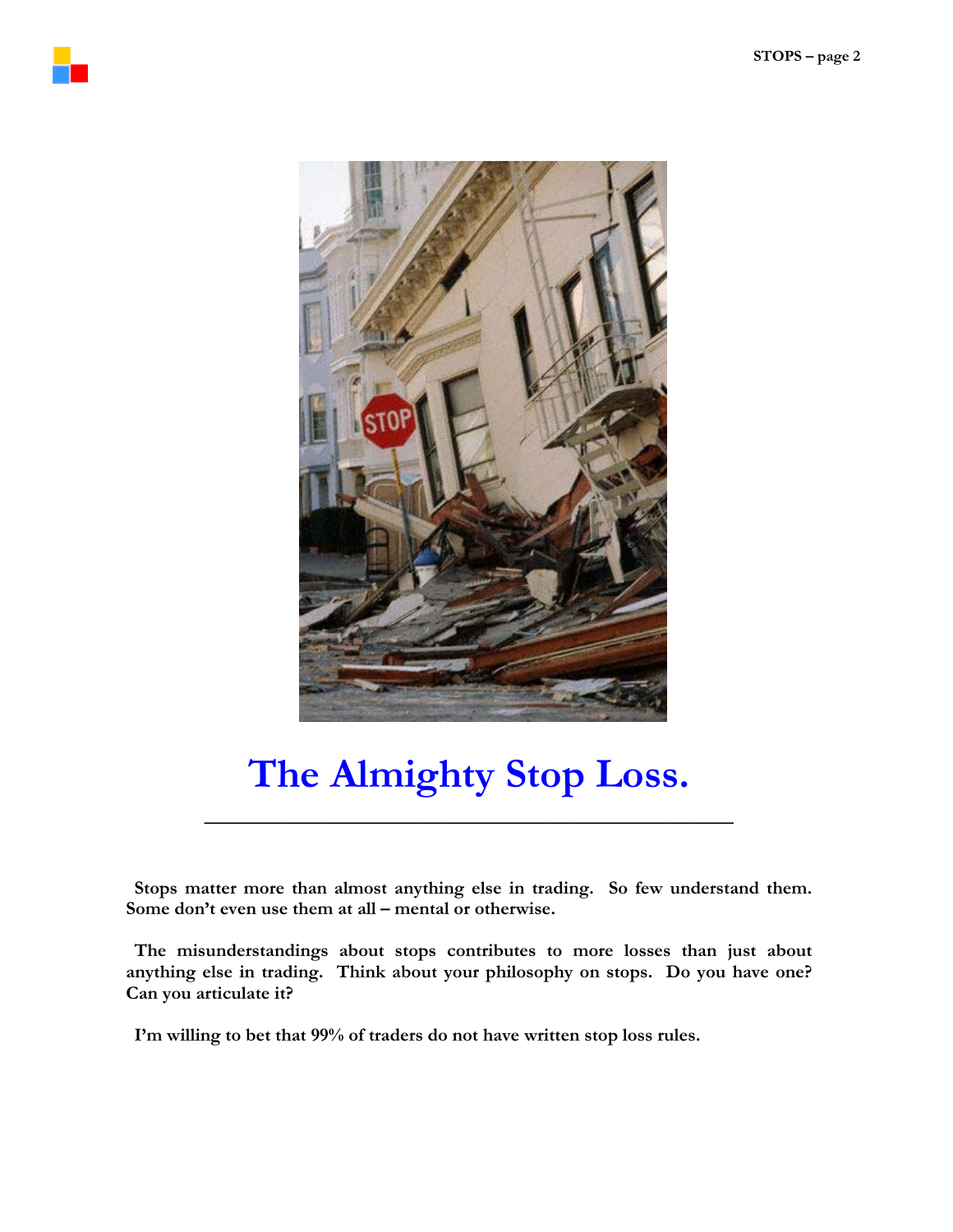**Right next to what's left of this beautiful apartment building in the Marina district is a stop sign. Right next to my first emptied and blown out account was a disregarded stop sign. So many of them. I ignored a lot of them.** 

**This ebook is about stops and using them correctly. It's about destroying some of the myths surrounding stop loss orders. It's about helping to make you a better trader.** 

**I enjoy receiving your emails. If you have comments or stories about stop losses, or about your trading, let me know. I'd love to hear from you. I try to respond to every email I receive – it might take me a few days even with the number of emails I receive, but I still try to reply.** 

### **Myth 1: There is a Magic Ratio**

**I know that a zillion people are going to write me and criticize what I'm about to say.**  Let me say up front: if you read to the end of the ebook, we talk about what a smart **ratio includes. I'm not against ratios per se. I'm just against "holy grail" ratios.** 

**I think the illustration below captures the thought. People will tell you, on message boards and in courses and on the Web and in videos and in books that you have to have a "certain" ratio – your average win has to be greater than your average loss. Is this true? Is that really, really true?** 



**No! It's a bunch of BS and it has caused more traders than I can list to go broke trying to get 50 pips for every 25 that they lose. Or 100 pips for every 30 that they lose, because someone was talking to them about having to have twice as many pips on their wins as they have on their losses.** 

**You can't just think about your stops in relation to your gains. You can't cut off every trade just because it's reached a point at which it equals 50% of your average gain. That's ridiculous. While it might be true that you're doing really well if your average gain is bigger than your average loss, there is no – ever, ever ever – magic** 

**ratio. It simply does not exist. It never has, and it cannot be proven to have existed.**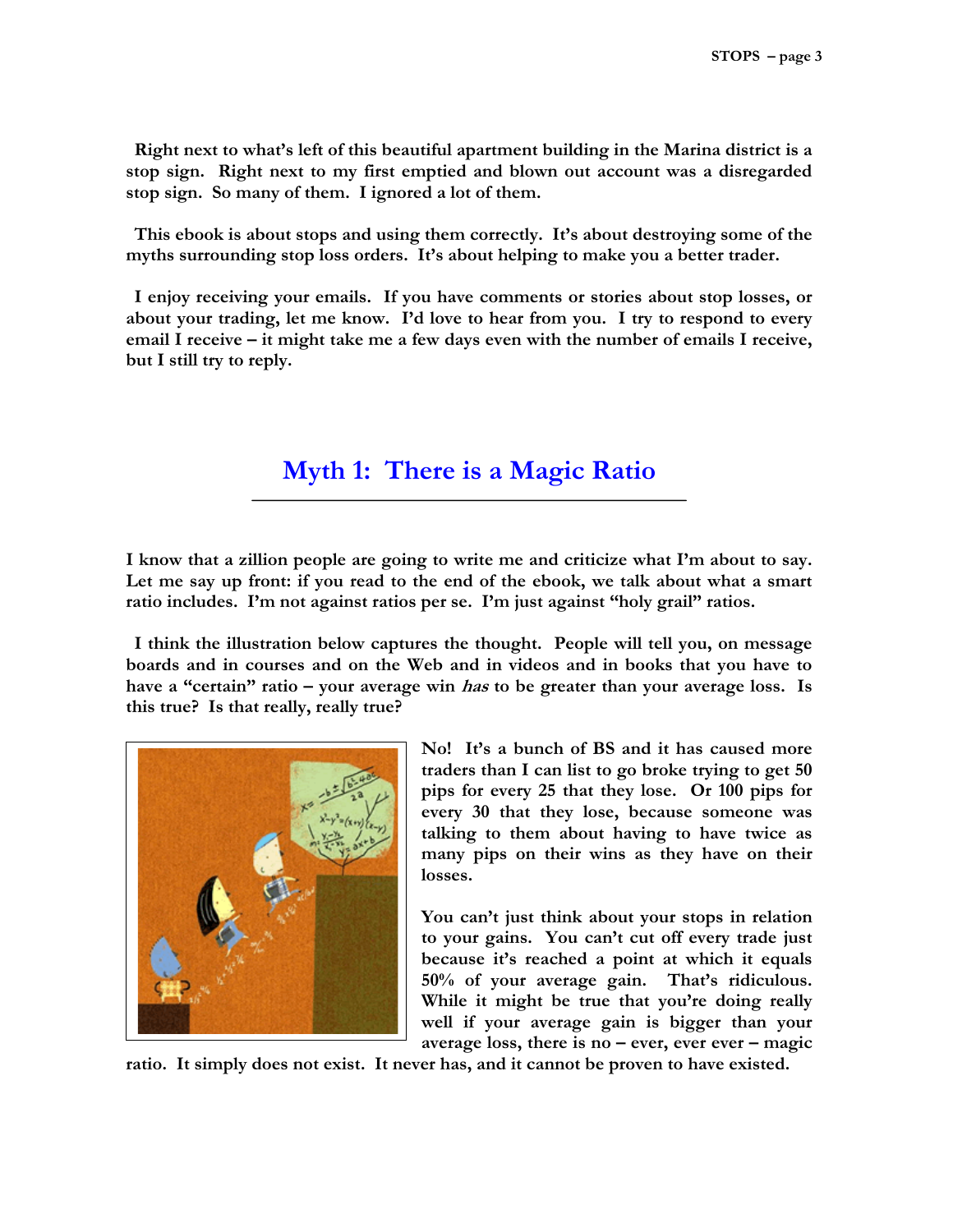**What if your average loss is 50 pips and your average gain is 50 pips, but your win% is 70%? Doesn't the reliability of your system have something to do with it? What if your system wins 68% of the time, and your average bet/trade size is 3% of your account value? Can you see what I'm getting at? If you only think of trading in terms of your avg loss vs. your avg. gain, you're not getting the entire picture.** 

**I think that most people who talk about ratios are implicitly telling you this. They're assuming that your system is 50% profitable. I've even seen ratios where they "build**  in" your bet size and your win<sup>%</sup> -- those are better ratios by far. But don't become **obsessed with finding a system that returns some magic ration of wins to losses. You don't have to find that magic ratio. It doesn't exist.** 

**And here's the rule: You need to backtest your system. You need to know its average win and loss. You need to set an optimal bet size. But there is no magic ratio.**

#### **Myth 2: You Don't Need a Stop Loss**

**Think about it: what would your car look like if you took out the brakes? Hell, you don't need them! You can just take your foot off the gas when it's time to slow down, right!** 

**People start to think that they should t ake out their stop loss because "Every time I lose, I realize that the trade came back later and everything** 



**worked out." Well, you know why that is? Because we were in the middle of a ranging market, where the price jumps up and down – and they get lucky. But what if the market stops ranging? What if it starts trending? In that case, if you don't have a stop, the trend ceases to be your friend. It becomes your worst enemy.** 

**My first trading account was comprised of \$2,000 that a friend gave me. He trusted me and he said, "Trade it. Lose it. It's trading money, not scared money. If you lose it, it's not a big deal." He thought that by saying that, I would be more relaxed. While there is some truth to that statement (scared money is rarely good trading money), it's also dangerous to say. Think about it. What do you think I did when I bought the USD/CHF and it started to fall? I thought, "The trade's going to come back to me. It's going to**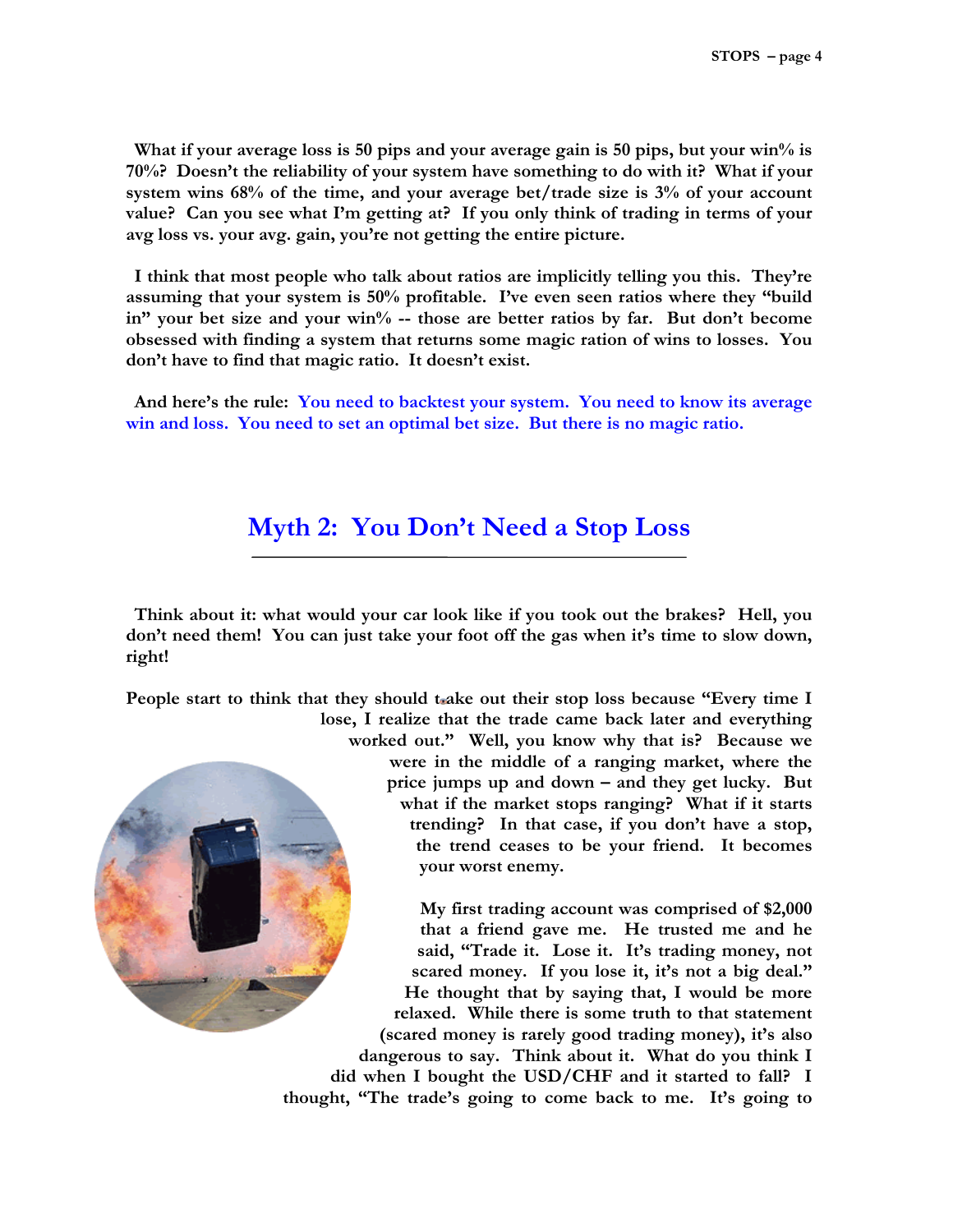**start going up again." I also thought:** 

**"This isn't scared money. I'm going to stay in the trade no matter what."** 

**Of course, staying in the trade lost me my first account. You could already see that one coming, as soon as I mentioned it. If you hear someone say that you don't need a stop loss, then you're hearing a maniac. Do you need a stop loss order? A specific order in your trading platform? No. If you're worried about your broker "fishing for stops" then you can just have a mental stop loss order. This is a point at which you, as a disciplined trader, manually close the trade. This is harder to do than just putting the order in your trading platform or telling your broker over the phone – but it still works better than hiding from your losses as they grow and grow.** 

**So here's the rule: You must at least, at the very least, have a Stop Loss order in your head (that you obey no matter what), or in your trading platform, or given to your broker over the phone.**

#### **Myth 3: My Broker Hunts for Stops**

**If your broker hunts for stops, then you need to change brokers. And please, don't fall for the "every spike means my broker is hunting for stops" mentality. Having your stop loss hit is part of trading. You have to build that into the plan. Orders are cleared out all the time by spikes. Do all the banks in the world conspire to hunt for stops together? Rarely. Does your broker? Perhaps. It's possible.** 

**If you think that's what happened to you, then complain about it. Raise some hell. If it happens to you again, do the same. If your stop gets plucked a third time, though, then tough luck for you. You should have switched brokers.** 

**I empathize with you if your stop keeps getting hit really close to where the trade turns around and runs in your favor. But you can't be complaining that "If my broker would stop hunting for stops, I would be a profitable trader." If you think that the world of currency brokers – all of them – are conspiring against you, then you're in the wrong business. You have to build some slippage (reasonable, not excessive) into your trading plan. You have to account for the fact that sometimes your stop is going to get hit unjustifiably and you're going to have to make a call. But don't become obsessed with a paranoid mentality about brokers hunting for stops. If every broker hunted for stops, then they would go out of business (and plenty of them do). The best solution here is to find a better broker and then stick with them, warts and all. No broker is perfect. Some are better than others, of course, but none are perfect.**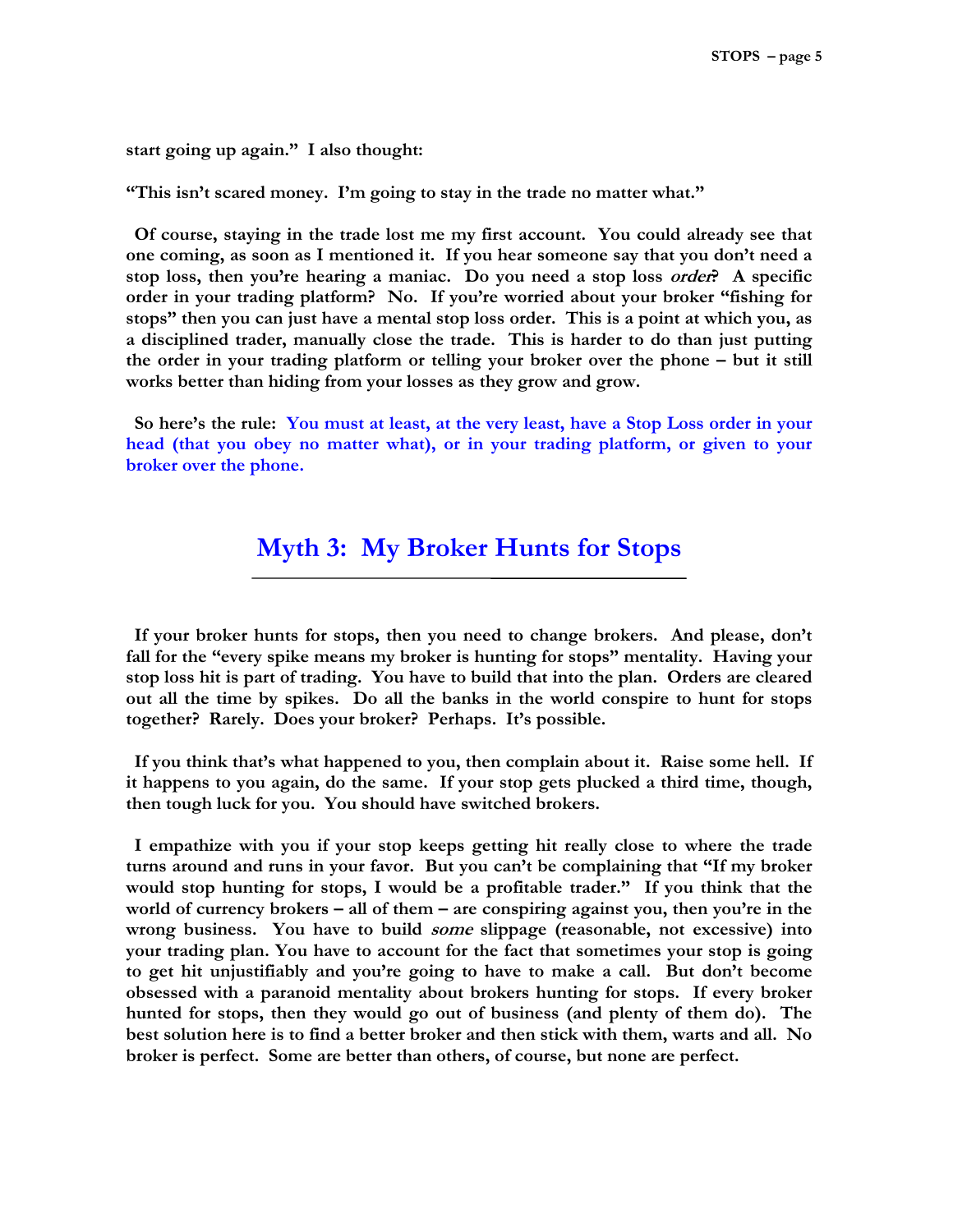#### **Myth 4: No Matter What I Do, I Lose.**

**If you really believe this, here's what you need to do:** 



**Take your wallet in your right hand, and then, with your left hand, grab some gasoline and a match. If this is too much to hold in your left hand, then use your foot to hold the match. Now pour the gasoline on your wallet. Now light it on fire.** 

**You have to stop beating yourself up. I'm not sure if you think that self-affirmations (the power of positive thinking) is a load of crap or not. Actually, I don't really care. Well, I care about you personally, but I don't care if you think that positive thinking works or not. Because it does. The most successful traders in the world don't spend time thinking about what stupid people they are, about how prone to lose they are, about how awful they are, about how they don't deserve to be successful. They might not spend time in the lotus position thinking happy Zen thoughts, but they're certainly not bending over and thinking about how much it's going to hurt when** 

**the currency market gives them a swift kick in the backside.** 

**Why do I even mention this? Because I've worked 1 on 1 with over 150 traders around the world, and I've seen that the pessimists – the negative thinkers – are the worst traders. They don't set stop losses. Then they do, but they set them in the wrong place. Then they don't again. It's a vicious cycle. If you don't want to think positive thoughts all the time, then please, at least don't start thinking negative ones.** 

**Now, on the other hand, if you're willing to experiment a bit, and try something that works, look up Louise Hay's brilliant book, You Can Heal Your Life. Read it. Get more books like it. Start thinking more of yourself.**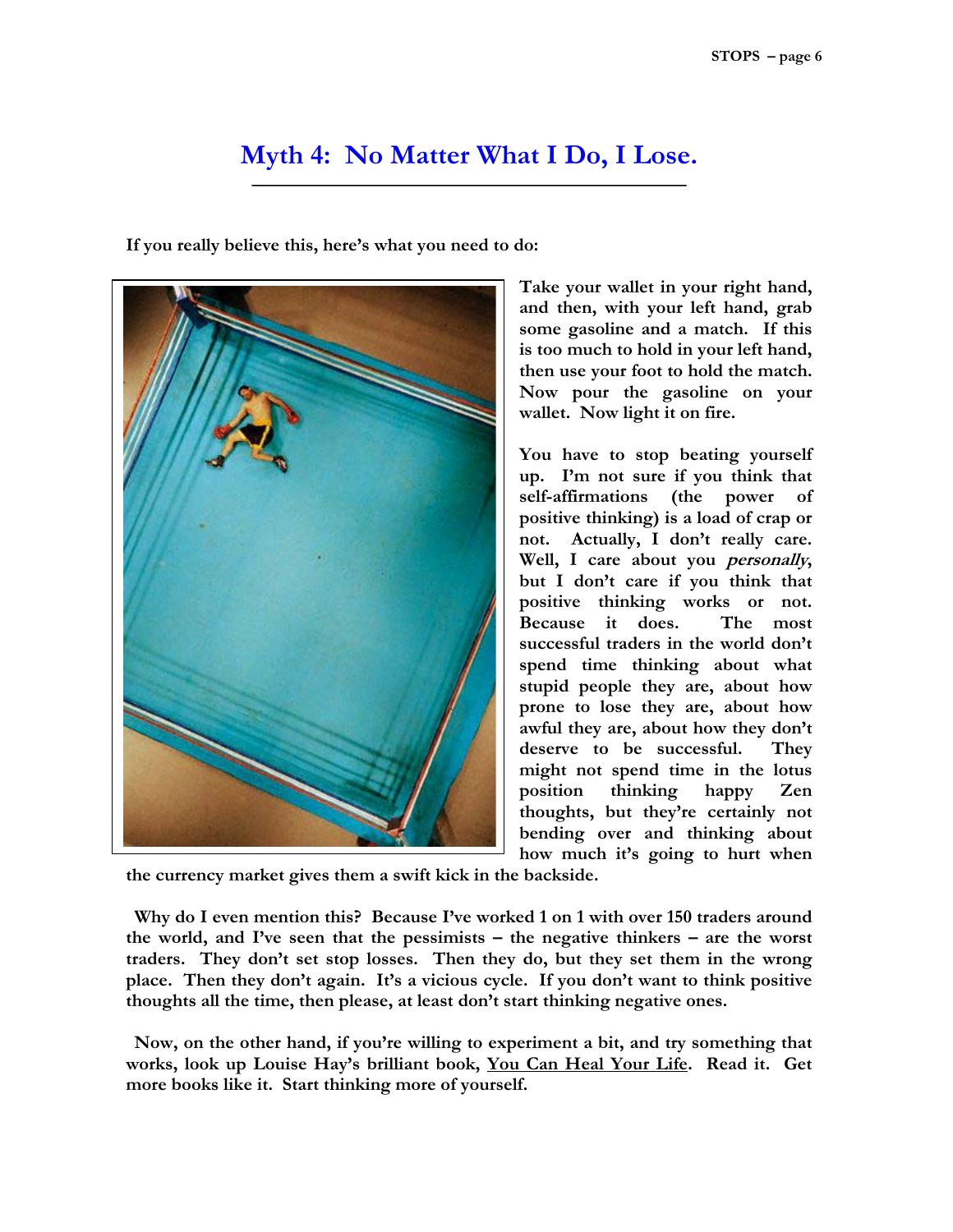#### **Truth 1: People Who Lose Deserve It.**

**This is true. I wrote an entire ebook about this, which you can get for free on my Web site. But here's something I think I failed to include in the ebook: if you lose money in currency trading, you deserve to lose it. Currency trading has laws just like Physics, Math, Biology, or any other Science. When you break the law, there is a consequence. If you lost money, that's a consequence. Every consequence is preceded by some law.** 

**I really mean this. It's true. You lost money when some natural law of trading is violated. Most of the time, it's because you don't have a trading system in place – no written rules (see more on that below). Sometimes, it's because you didn't set an appropriate stop.** 

**When you start to take responsibility for your own losses, your trading improves.** 

### **Truth 2: The Best Stops Are Part of An Entire Trading Plan.**

 **Can you imagine if McDonald's didn't provide rigid instructions on cooking their hamburgers? Do you know what would happen to quality control?** 

**Uh, maybe that's a bad example. A lot of people think McDonald's is gross.** 

**Okay, imagine it anyway: what if McDonald's entire business strategy was:** 

**We'll look for good opportunities, and then we'll take them. No other rules, not about what constitutes a "good" opportunity. Not about what to put on the menu at individual restaurants.** 

**Can you imagine how much worse McDonald's would be? No rules about how much to charge for food, no rules on whether** 

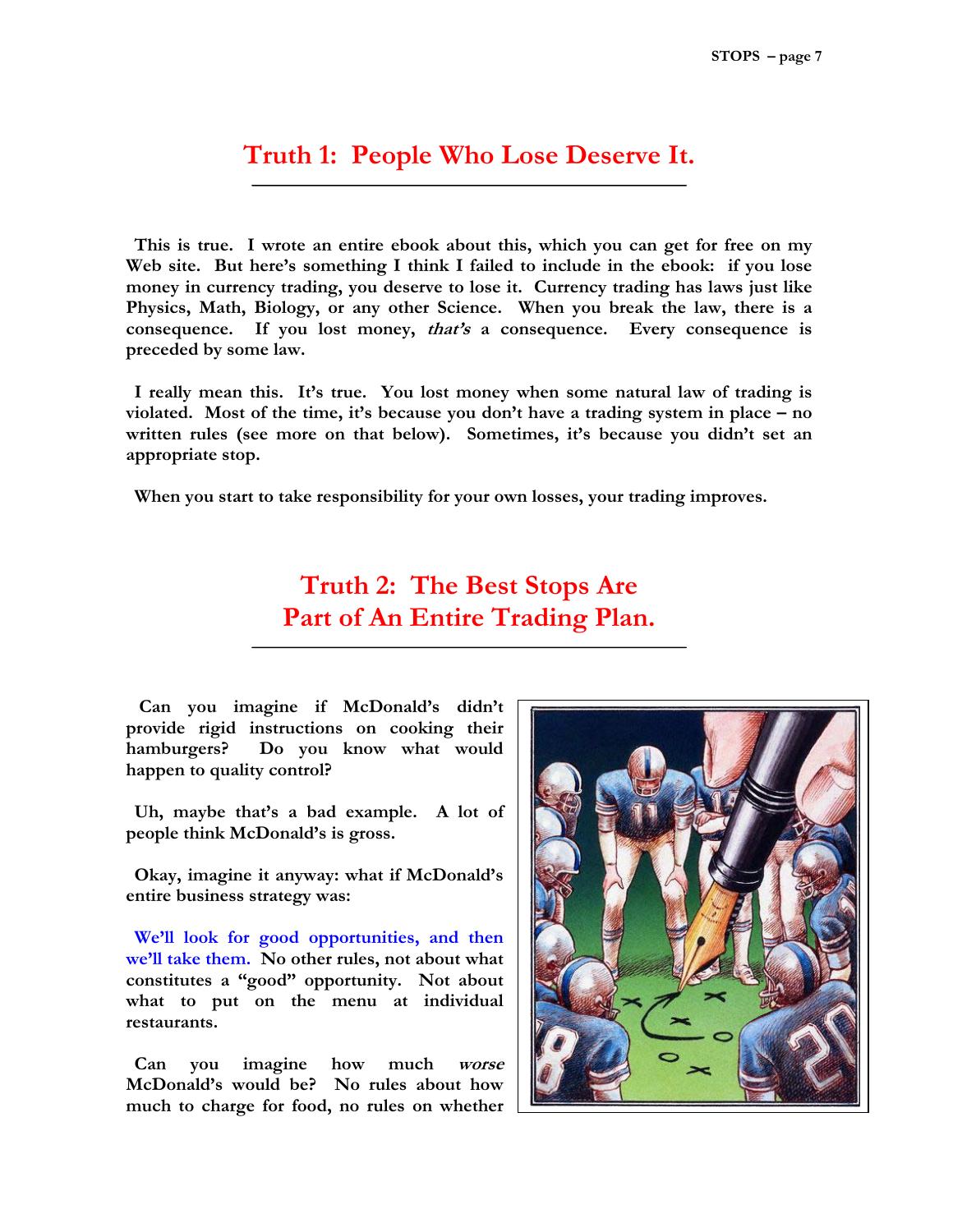**they should serve food at all (although this is actually a question I've had for some time).** 

**Your trading is no different. If your trading plan can be summarized by the statement I'll look for good opportunities, and then I'll take them, then you're going to win some, lose more, win a few, lose more. You're not going to know why. You're just going to lose or win sporadically.** 

**I have never met a successful trader – not once, anywhere – who had traded for more than 1 year successfully – that did not have a plan. Meaning, he/she had a plan that included:** 

- **1. Rules for entries and exits**
- **2. Rules for taking profit**
- **3. Rules for taking losses**
- **4. Rules for bet/trade size**
- **5. A description of the overall system**

 **This is more important than I can communicate through words, so I am now sending ESP thoughts to your brain. Now do you feel how important I think it is?** 

**Your best stop is just a product and a decision that is part of an overall plan. Too often, and I felt this as well when I first started, we think that we can just look for good trade opportunities and take them. This usually ends up just being trades taken when the market moves real quick on the 1 or 5 minute chart. Stops end up as the afterthought, rather than the forethought.** 

**This is really super duper important: you have to think about, and decide upon, your stops ahead of time. Before you take the trade. You need to have a system in place that tells you what your rules are for stops. Of course the rules can be flexible! Of course you can change your implementation of the rules as necessary! But you've got to at least have a tried and tested system in place as a starting point.** 

#### **Big Idea 1: Get a Plan.**

**Start today. If you don't have a plan, and don't know where to start, get a mentor that can help you get a plan. You can even buy some books on trading and start to work on your plan. It doesn't have to be fancy. It just has to be well-thought out.** 

**Until you get a plan in place, you're going to feel anxious about your trades. In fact, even after you get a plan, you're going to feel anxious for a while, during the time that you learn to follow the plan and not go outside the boundaries of safe trades.**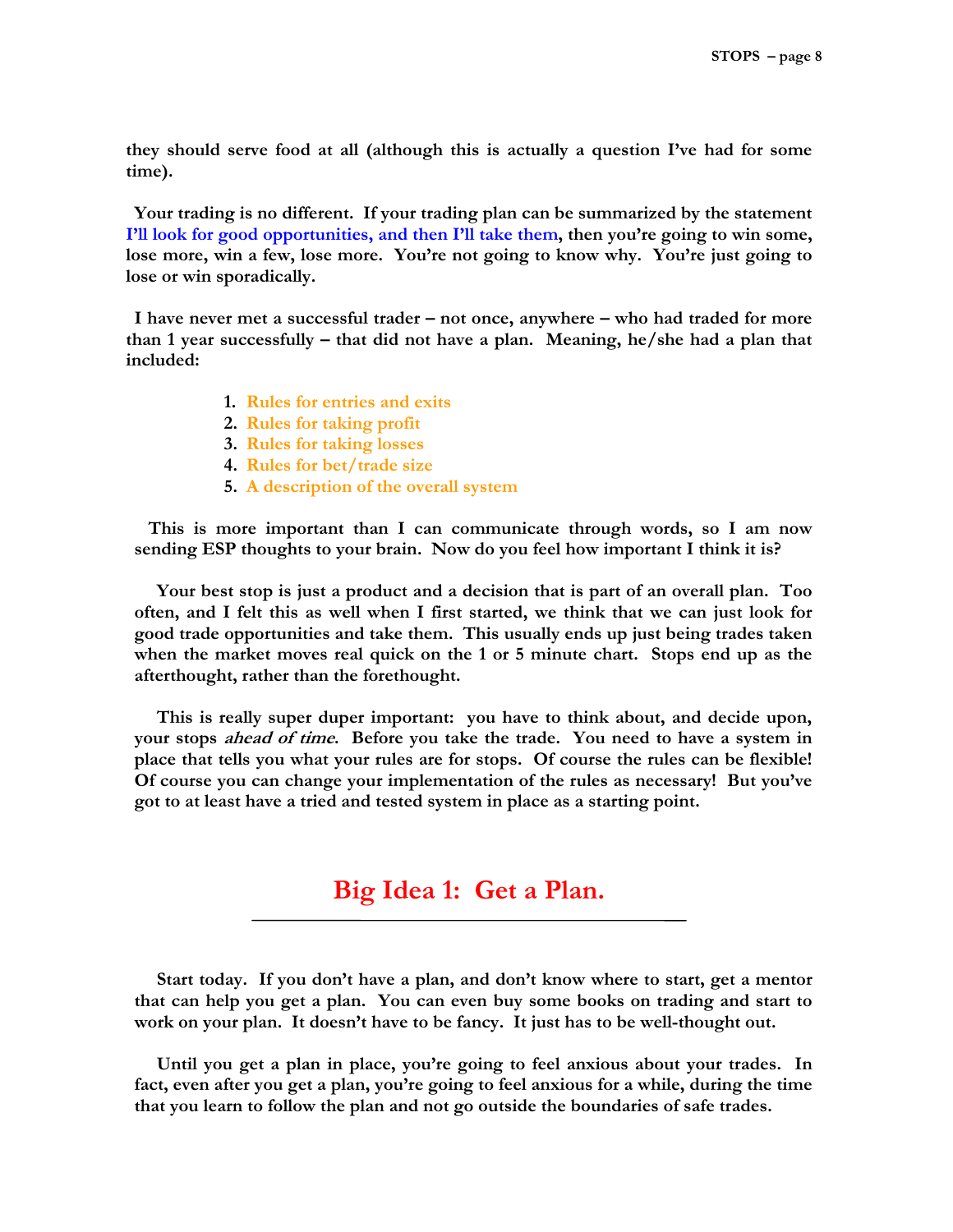**Here are some resources that you can read on the Web about putting a plan together, or at least they're interesting to read and they drive home some of the points from this ebook:** 

#### **Ed Seykota's Money Management Page**

**I have some philosophical arguments on some of Ed's thinking, but I can't argue with his success. Read this Web page:** 

**<http://www.seykota.com/tribe/risk/index.htm>**

**The Original Trading Turtles** 

**Don't settle for substitutes. Get the original plan:** 

**<http://www.originalturtles.org/>**

#### **StockCharts.com Trading Strategies**

**This is a nice list. You need to develop your own strategy, but this is a nice place to start:** 

**<http://stockcharts.com/education/TradingStrategies/index.html>**

**That's about it. You can trade for a living. You don't have to be smarter than anyone else, or go to Wall Street, or have a huge trading account. You just need to be determined, disciplined, and have a plan.**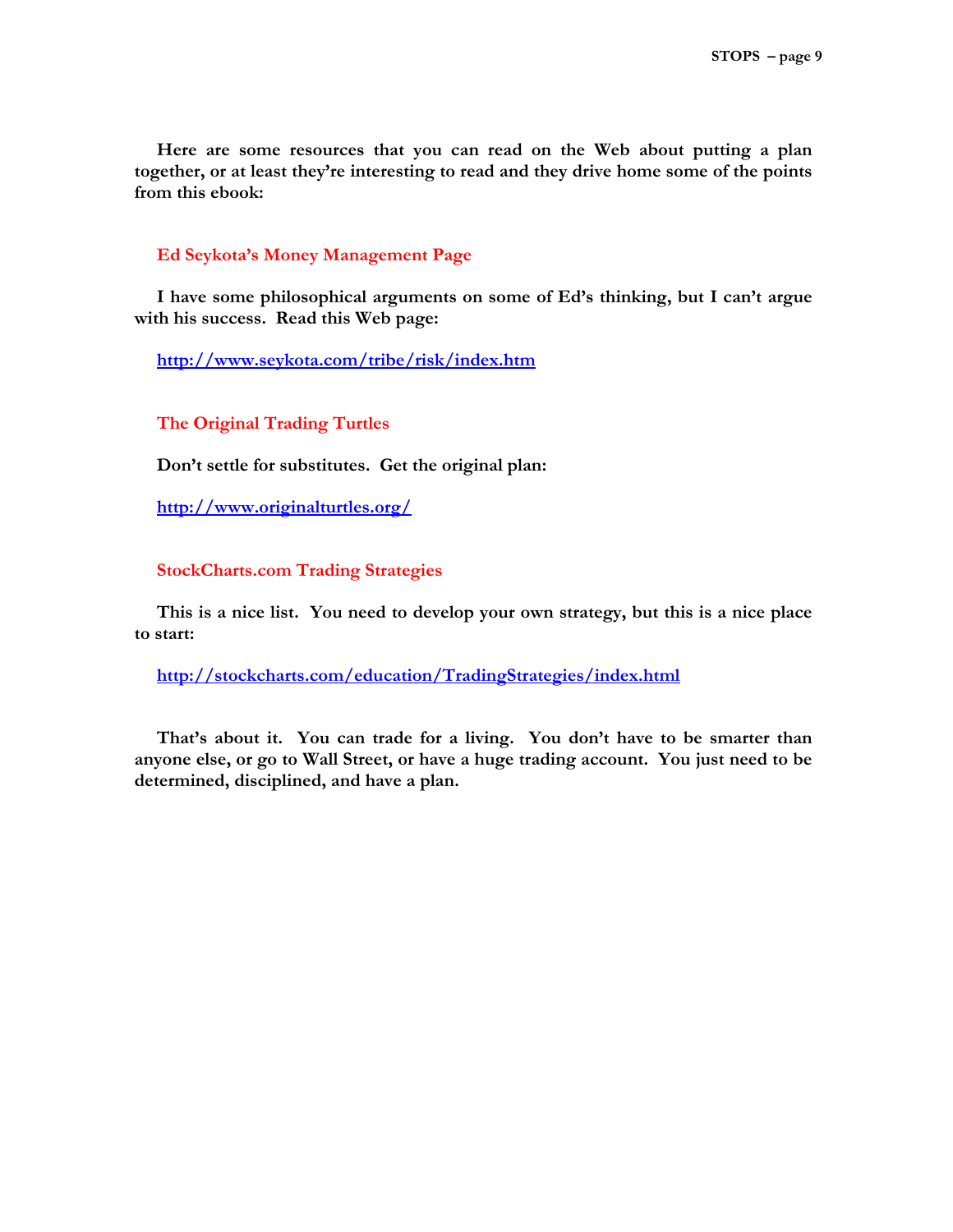

#### **About Rob**

**Boxer, Paratrooper, and general angry young man, Rob Booker was one of the radical new voices that made the 'Golden Age' of Television. Long before "Twilight Zone, The" (1959), he was known for writing such high quality scripts as 'Patterns' and 'Requiem for a Heavywieght'. Even "Twilight Zone, The" (1959) featured Forays into controversial grounds like racism, Cold War paranoia and the horrors of war. His maverick attitude eventually drove him from regular network television.** 

**Oops. That's a biography for Rod Serling. Sorry. Next page.**